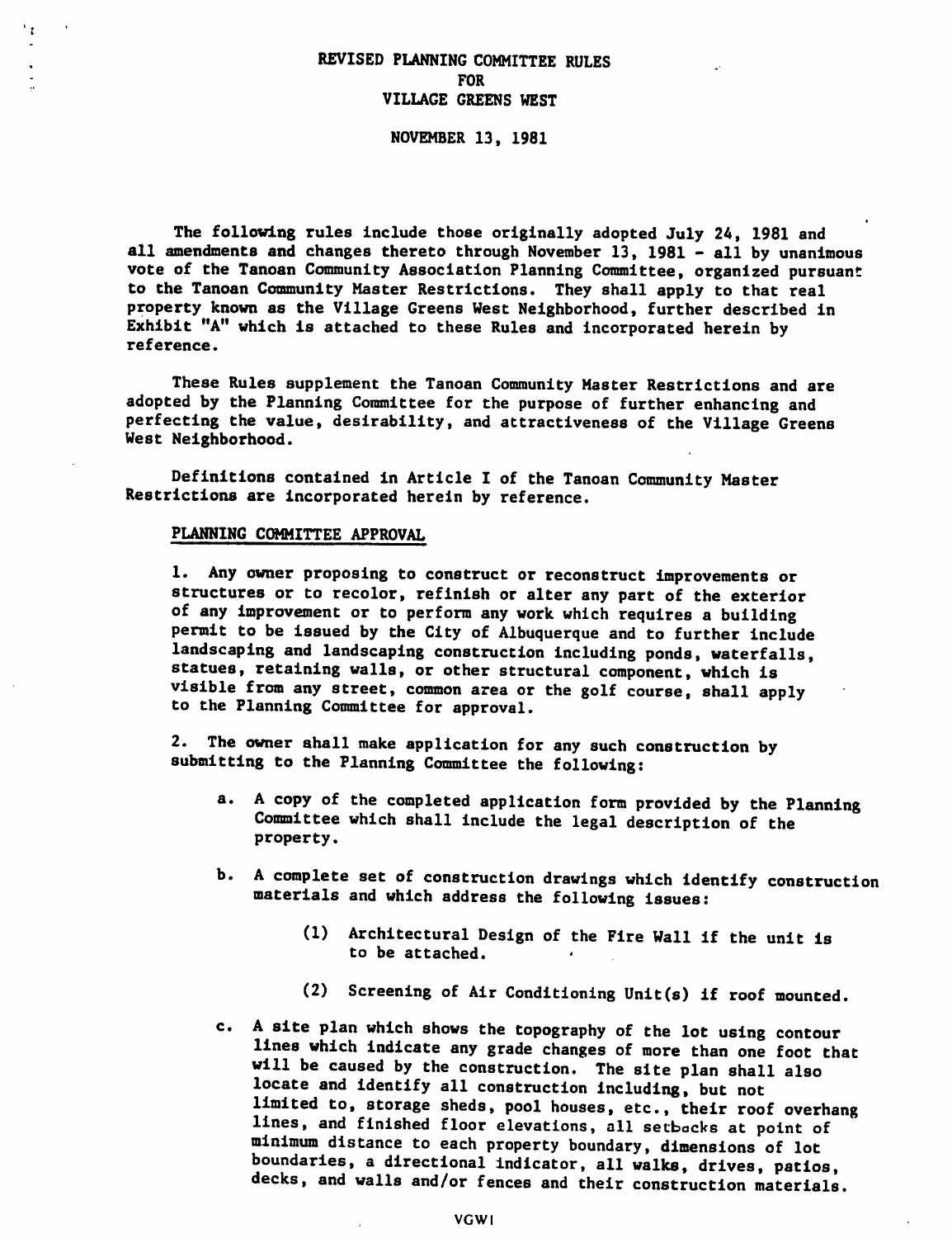- d. A survey of the lot at the time the stem walls are completed.
- e. If deemed necessary by the Planning Committee, the following may be required as a part of the application:
	- (1) Colors and samples of exterior materials.
	- (2) Wall Sections.
	- (3) Roof plan.
	- (4) Details of exterior furnishings.
	- (5) The owner's proposed construction schedule.
	- (6) A drainage report prepared by a registered engineer.
	- (7) An architect'8 rendering showing the perspective view of the proposed construction. If the proposed con struction is on a golf course lot, an architect's rendering showing a perspective view of the rear of the proposed construction may also be required. These renderings may be in pencil or ink line drawings.

Each application for plan approval by the Planning Committee shall be accompanied by a Planning Committee review fee of  $\frac{1}{2}$  -0-

3. Planning Committee approval or disapproval shall be given in conformity with Section 3.06 of the Tanoan Community Master Restrictions.

## ARCHITECTURAL DESIGN STANDARDS

 $\mathcal{L}_{\mathbf{a}}$ 

4. Residential units constructed in Village Greens West shall have a minimum of 1,800 square feet of living area. Living area shall include heated and/or air conditioned areas and shall exclude garages, porches, patio decks., and breezeways.

5. No residential unit, structure, or Improvement shall exceed one story and shall be limited to a maximum height of seventeen feet (17') above the average grade of the lot as shown on the grading plan.

6. No structure or improvement, except where specifically permitted herein shall be constructed:

- a. Within twenty-five feet (25') from the front property line of the lot; except on lots numbered 22 through 37, inclusive, the front setback shall be at least thirty feet (30');
- b. Within fifteen feet (15') from the rear property line of the lot;
- c. Within five feet (5') of the side property line of the lot if not attached to another dwelling at said side property line;
- d. Within fifteen feet (15') of the said property line which abuts a street on a corner lot.

7. Every residential unit shall have a garage of at least a two-car capacity. Garage doors shall be a single unit of the overhead design, made of wood painted to match the exterior of the residential unit or the trim.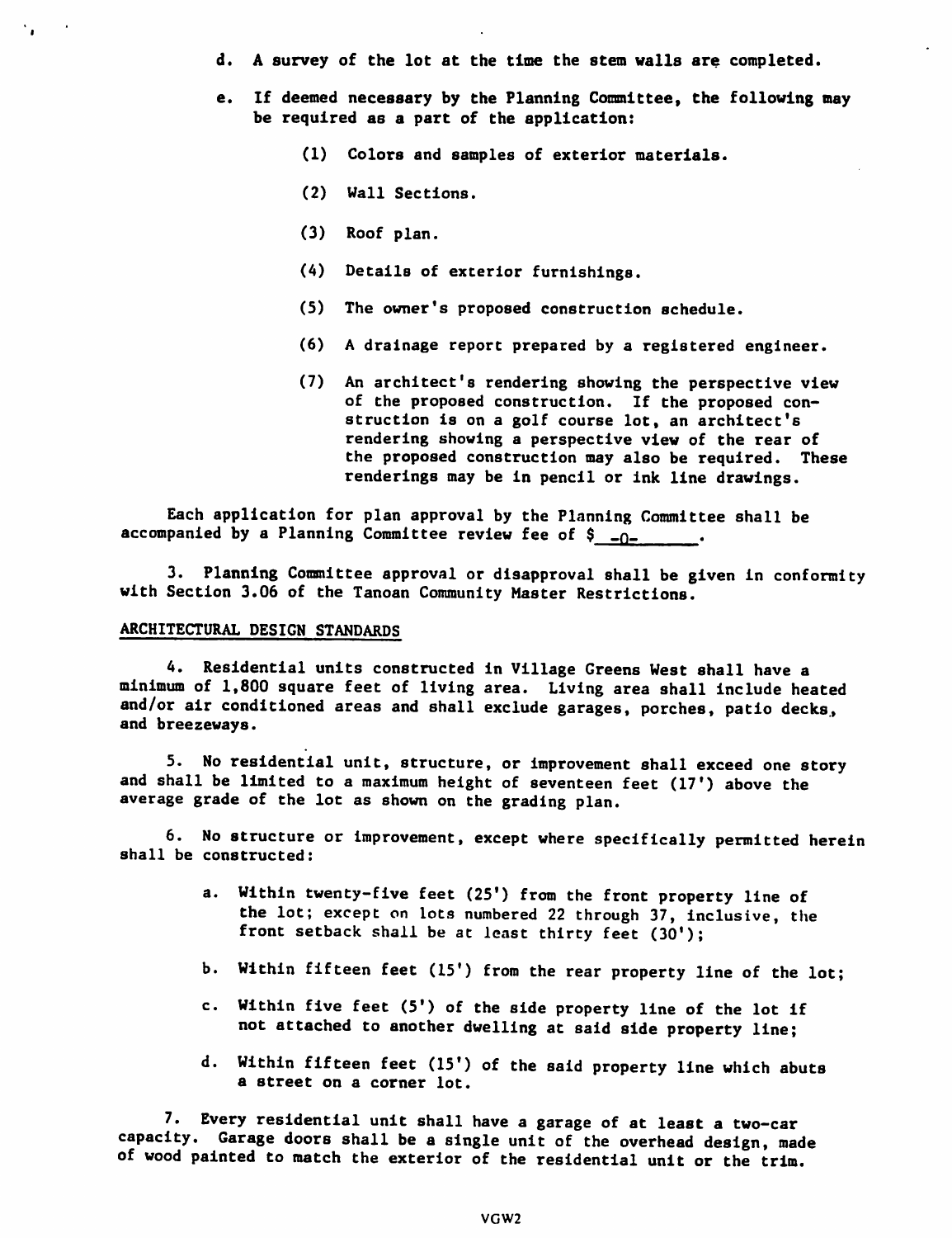8. Each residential unit must have a minimum of two paved, off-street parking spaces which may Include the drive path from the street to the garage. All off-street parking spaces shall be accessible to the main entry of the residence.

9. Doors of garages which share a common wall must be offset so that one has a two feet (2<sup>1</sup>) greater frontyard setback.

10. Detached garages, sheds, or other buildings may be constructed on the lots, provided:

- a. Such structures must be compatible to the residence in design and construction; and
- b. Such structures' exterior appearance and siting on the lot must be consistent with the visual appearance of the dwelling unit.

11. The exterior appearance of the residence, and appurtenant structures and improvements must be consistent with the high quality standards established for the Village Greens West Neighborhood and the appearance must be consistent, compatible and complimentary to existing construction on adjacent lots and must have a definite commonly recognized architectural style which is carried out through attention to detail. Such detail to include, but not limited to, window treatment, brick coping, parapet walls and/or shadow boxing.

12. No more than two living units having the same front elevation will be allowed to front onto the same street. No more than two living units having the same rear elevations will be allowed on golf course lots in Village Greens West.

### CONSTRUCTION STANDARDS

13. Exterior finishes of all residences, structures, or improvements on the lots shall be stucco and shall be colored either El Rey's "Navajo White", "Cameo", "Sand", "Fawn", or "Buckskin", or an equivalent color. In no case, may the color be lighter than "Navajo White" or darker than "Buckskin".

14. Attached units must have the same stucco color. Adjoining units, unless they are attached, must have a different stucco color.

15. The roofing materials of all residential units, improvements, and other structures having pitched roof which are visible from the street, the golf course, or common areas shall be either red clay tile or red concrete barrel, shaped mission tile. The red concrete tile shall be either Century's "Mission Red", Monier's # 200 "Mission Red", or an equivalent color. If other concrete tile is used a color sample and complete manufacturer's specifications for the brand and type must be first submitted to the Planning Committee for approval. No other roofing material will be allowed.

16. No reflective finishes (other than glass) shall be used on exterior surfaces (other than surfaces of hardware fixtures), including but not limited to the exterior surfaces of any of the following: roofs, all projections above roofs, retaining walls, doors, trim, fences, pipes, equipment, mailboxes, and newspaper tubes.

17. Trim may be of wood painted or stained natural earth tone colors, adobe, slumprock, or brick not to exceed three courses, painted Mexican tiles, clay tiles, black wrought iron, or cast ornamental coping.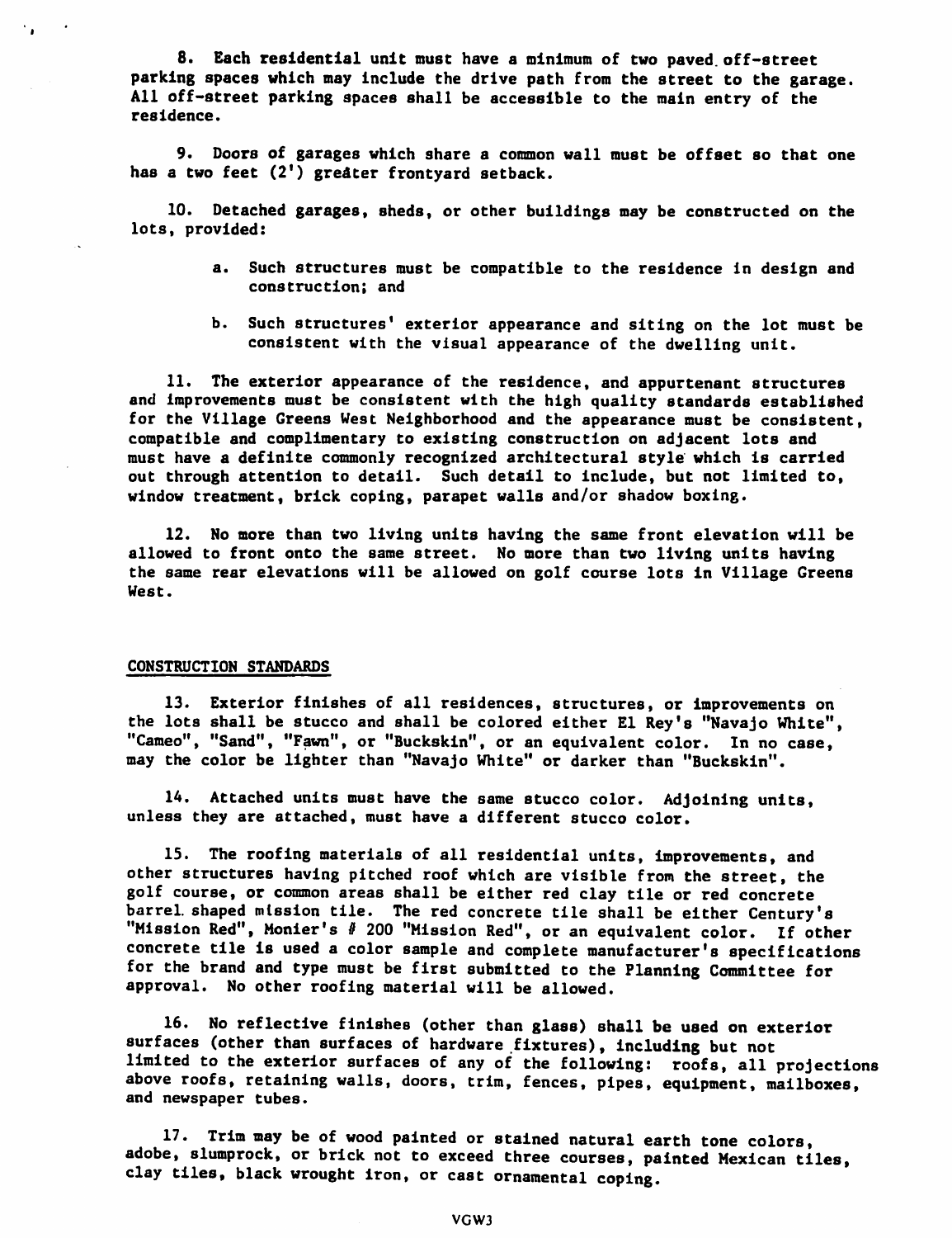18. Air conditioning, heating, and other machinery may be maintained in or on roof areas, but they must be shielded from view, if they are visible from any street within the subdivision, the golf course, or any common area within the subdivision. The screening or covering used must match and blend with the improvement or structure to which it is attached, and must be shown in detail on the plans submitted to the Planning Committee.

19. The party walls that are common to two units shall have a minimum S.T.C. rating of fifty percent (50%) or an equivalent accounstical rating.

20. Solar energy collectors shall be allowed only if constructed in such a manner that they are built into the basic lines of the parent structure to create an aesthetically pleasing appearance from adjoining properties, streets, golf course, and common areas, and must comply with the requirements of Paragraphs 16 and 18.

### WALL REQUIREMENTS

21. On golf course lots, the rear lot line shall be fenced with fencing constructed of white slumpblock to a height of 24 inches and ornamental wrought iron from 24 inches to 60 Inches. On those lots which border common areas, side yard lot line fences on the side which borders the area will be 60 inch high white slumpblock construction that matches the rear lot line fence of golf course lots, and will extend forward from the rear property line to the rear of the house or a maximum of 50 feet. No other fencing materials shall be used in these areas.

22. On non-golf course lots, the rear lot line wall shall be of grey cinder block construction, and shall be a minimum of 56 inches high, or 42 inches above the finish grade of the lot on the high side, whichever is greater.

23. On all lots, the side yard lot line fences shall be of grey cinder block construction, and shall be a minimum of 56 inches high or 42 inches above the finish grade of the lot on the high side, whichever is greater. All side fences must extend from the rear property line frontward at least to the rear of the house on both sides. If the rear location of one house is unknown, the side fence shall extend at least ten feet forward from the rear of the known house location. No side yard fence or return may be constructed forward beyond the front of adjacent structures except for necessary retaining walls.

24. Where there is a grade difference of more than 18 inches between two lots, a retaining wall will be required which will extend to a point where the grade difference becomes less than 12 Inches.

25. The face and top of any wall visible from the street must be textured and colored to match the parent structure. Such walls include but are not limited to side property line fence adjacent to the street on a corner lot, any side lot line fence return, side lot line fence which extends frontward beyond the return, and any courtyard or landscaping walls located within the front or side yards. In addition, any walls visible from within the rear or side yards and fully enclosed from street view must also be color coated to match the parent structure.

26. No chainlink, barbed wire, welded wire, or welded pipe fence shall be permitted on any lot.

27. All gates providing access between the front and back yards must be of ornamental wrought iron either black, or painted to match the color of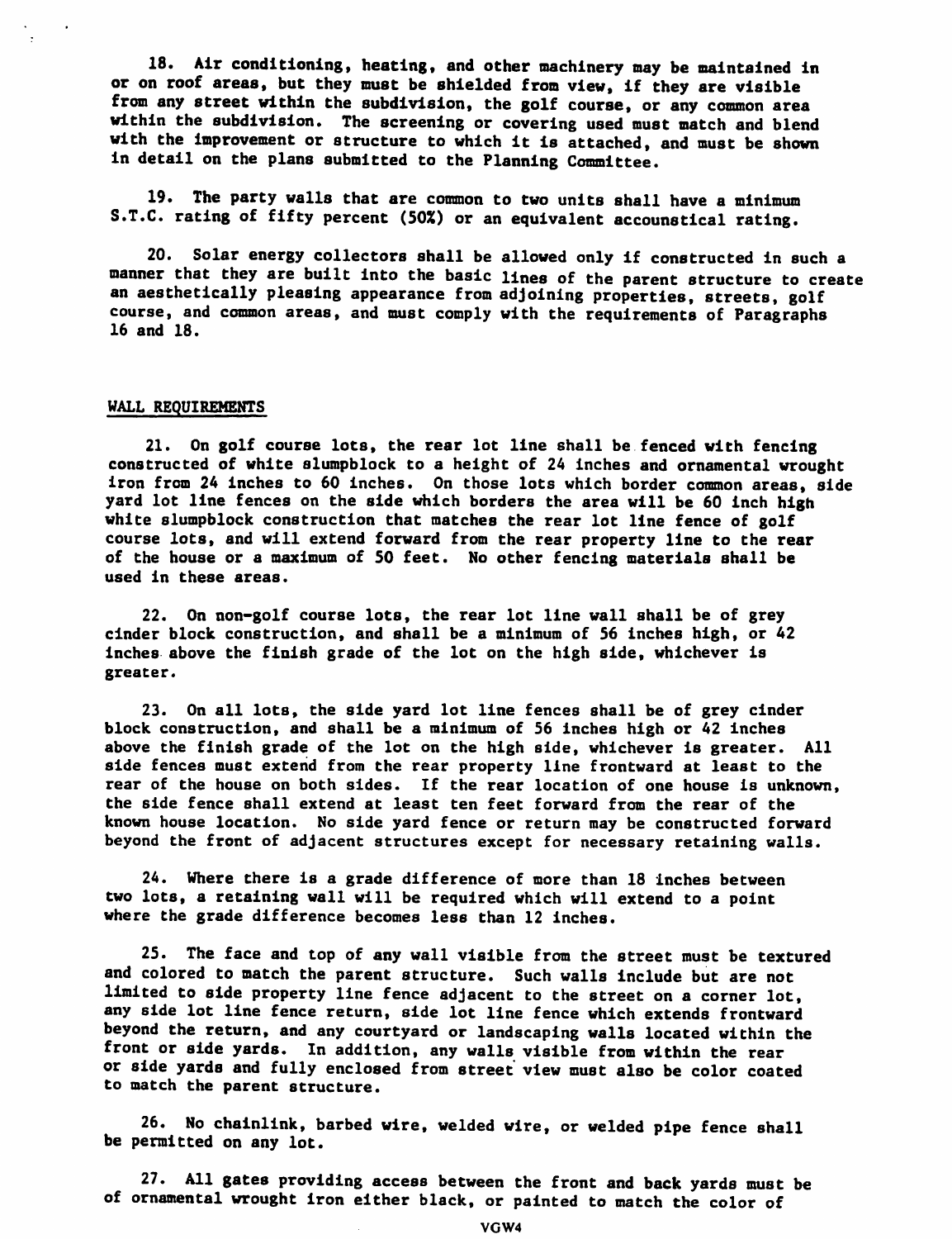the parent structure or the color of the trim.

#### WALLS - PRIVACY AND LANDSCAPING

28. Walls for purposes of visual screening, privacy, protection of swimming pools, etc., may be constructed between the front and rear setback lines, provided their style, color and materials are compatible with those of the residence and other structures or improvements on the lot.

29. Walls which are constructed within the front yard setback area and the sideyard setback area adjacent to a street, may not exceed three (3) feet in height. Walls located on the property line between two adjacent lots may not extend frontward beyond the front of both houses except for necessary retaining walls.

#### LANDSCAPING

30. All front yards, side yards facing the street on corner lots, and rear yards on golf course lots must be landscaped within six months of completion of a residential unit on the lot. Landscaping shall be in conformance with the following:

a. Forty percent (40%) of all front yards and forty percent (40%) of the side yards adjacent to the street on corner lots must be natural grass. To determine the size of the yard, front yards and side yards shall be defined as that area between the back of curb and the front and/or side facade of the dwelling excluding the sidewalk adjacent to the curb (street walk).

b. The grass must be placed so that ic is adjacent to the street walk and furthermore, if two lots have adjacent front yards and if the grade difference is less than twelve inches (12"), the grass must flow from one yard into the next creating the visual impression of one large expanse of grass.

c. The remaining sixty percent (60%). shall include the lead walks to the dwelling unit and balance may be grass, flower beds, rock or other ground cover, if rock is used as an accent material, it shall not be volcanic rock or cinder, and there shall be one 5-gallon plant for every 25 square feet of rock.

d. Red brick mowing strips must be used to separate different landscaping materials.

e. All lots shall contain one 2" caliper shade tree in the front yard and corner lots shall have two additional 2" caliper shade trees in the side yard adjacent to the street. These trees may be either Silver Maple, Sycamore, Green Ash, Moraine Honey Locust or Shade Master Honey Locust. No other variety may be used without the written consent of the Planning Committee.

f. If planters are built adjacent to the golf course wall and if dirt is to be placed against the golf course wall, it must be sealed from moisture by the use of mastic.

## **MISCELLANEOUS**

\j\_ **<sup>j</sup>** <sup>i</sup> <sup>v</sup> ..\_\_ \_

\*\*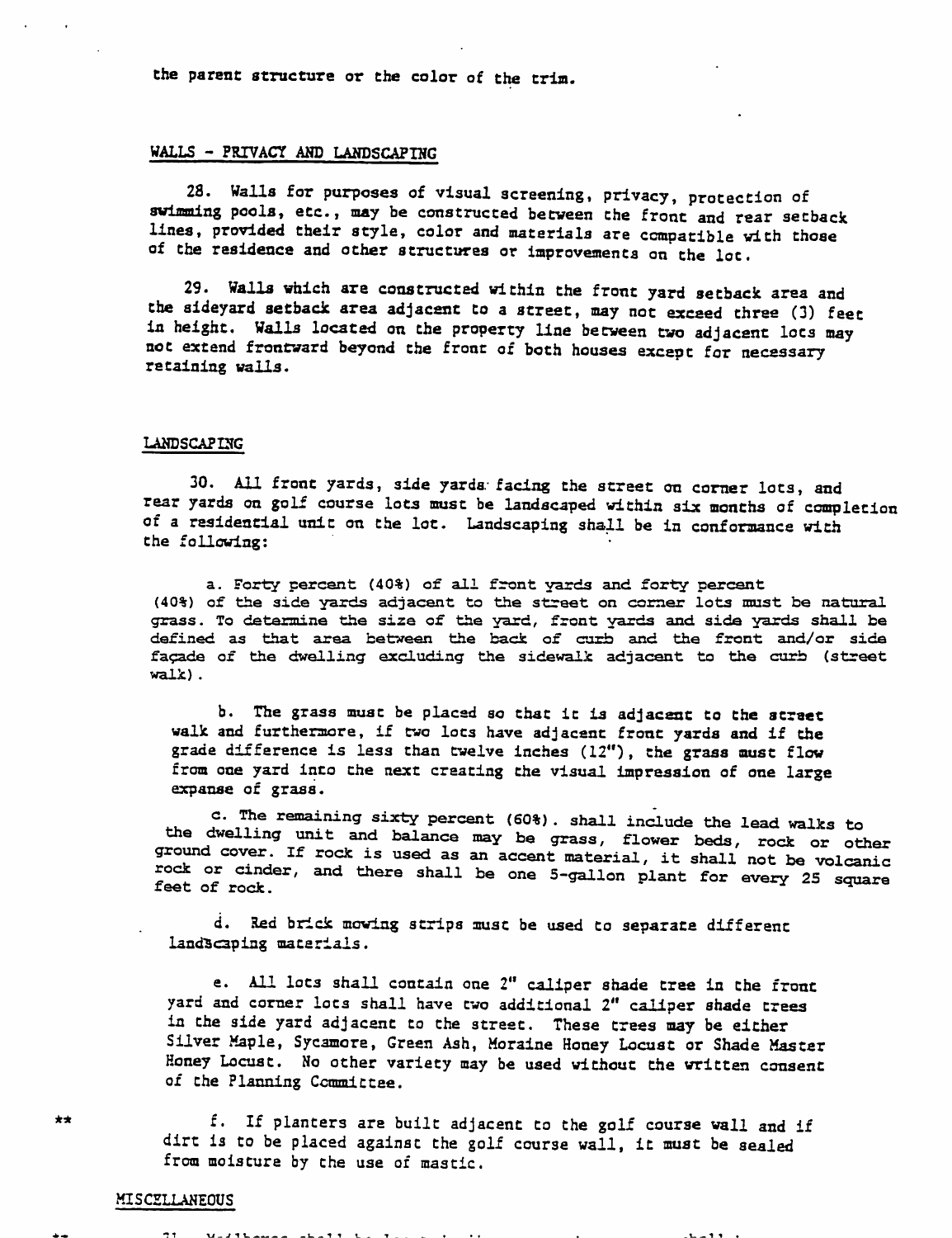above the curb, and shall be of metal construction either black or painted to match the dwelling unit or its trim. Mounting posts shall be either black wrought Iron or wood finished naturally or painted to match the dwelling unit or its trim.

32. No radio, television, citizens band, HAM, or other aerial, antenna, or tower, whether for transmitting or receiving, or any support thereof shall be erected, installed, placed or maintained, except those devices which may be erected, installed, placed or maintained and used entirely under the eaves or enclosed within a building or structure which do not extend above the highest point of the roof. However, a television antenna may be mounted on the roof provided It is Inconspicuously located so as not to be easily visible from the street, common areas, or the golf course.

33. Outside clotheslines or other outside clothes drying or airing facilities, above ground trash and garbage receptacles, ground mounted solar energy collectors and equipment, ground mounted air conditioning units and equipment, and swimming pool mechanical equipment shall be enclosed within a fenced service area or areas for which fencing or screening is harmonious with the overall design of the structures on the lot and which shield these structures in such a way as not to be visible from streets, common areas, or the golf course.

### POLICIES

34. Plans will not be considered for approval if any outstanding indebted ness exists against the subject lot. (i.e. Tanoan Community Association Assessments.)

35. Plans will not be considered for approval if the applicant is in violation of any existing Tanoan Planning Committee Rules, and requirements and/ or the Master Restrictions of the Community.

36. The Planning Committee should be notified when construction is complete so a certificate of compliance can be issued certifying that the construction has been completed in accordance with approved plans. Buyers of units in Village Greens West should be certain that this certificate has been issued since construction which does not comply with approved plans may be subject to removal and/or fines in accordance with the Tanoan Community Association Master Restrictions.

37. The Planning Committee shall have the exclusive power to control any and all construction and/or improvements within Village Greens West in accordance with Article 4 of the Tanoan Community Master Restrictions and any exceptions to the above rules.

THESE RULES WERE ADOPTED BY UNANIMOUS VOTE OF THE TANOAN COMMUNITY ASSOCIATION PLANNING AND ARCHITECTURAL COMMITTEE ON THIS 13TH DAY OF NOVEMBER, 1981.

William P. Wal Ton

Planning Committee Chairman

ATTEST

CB All cClien Member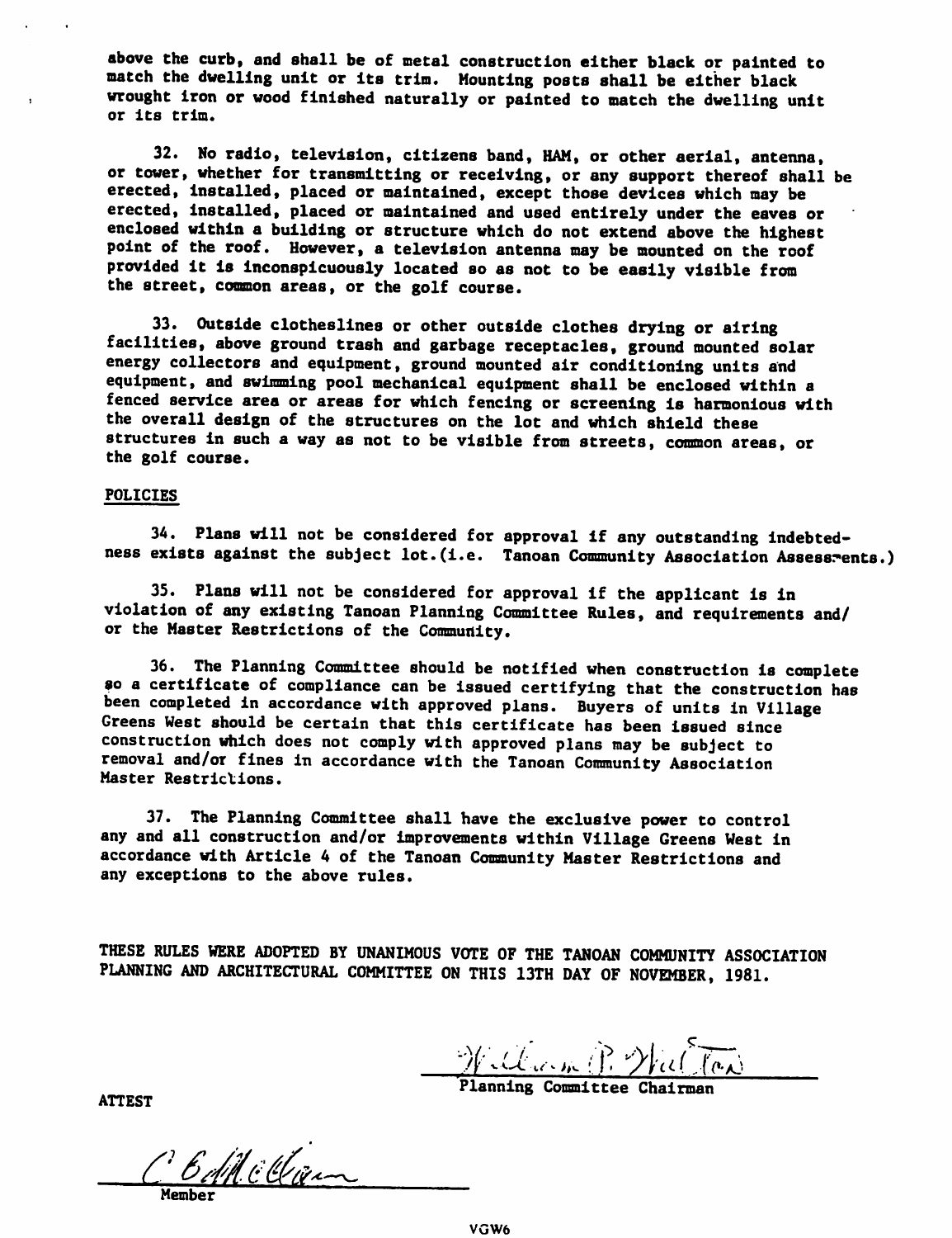$\ddot{\phantom{a}}$ 

Lots numbered One (1) through Fifty-seven (57), VILLAGE GREENS WEST AT TANOAN, as the same. is shown and designated on the plat of said subdivision, filed in the office of the County Clerk of Bernalillo County, New Mexico, on April 16, 1981.